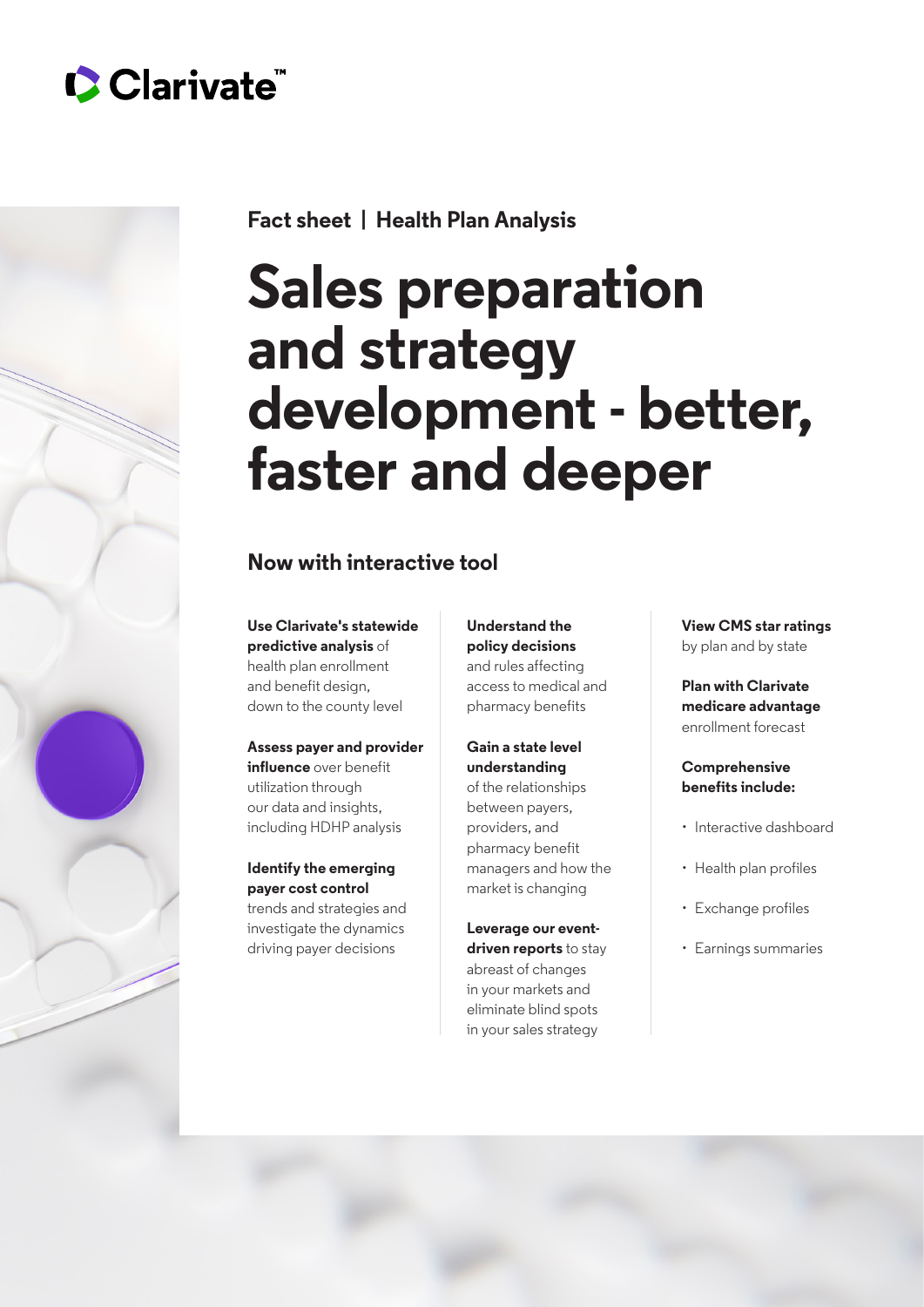**National and regional healthcare is in constant flux due to shifting health plan realities. The new enhancements within HPA takes our analysis to a whole new level and our new interactive dashboard puts everything you need at your fingertips.**



**County level heat maps** of enrollment, allowing quick analysis of where the largest payers are most prevalent



**HDHP impact** on drug utilization within each state based on Clarivate real world pharmacy claims data



**Cost impact** on drug therapy areas by state



**Full medicare advantage and stand-alone PDP rate information** by plan and by state



**Medicare advantage** enrollment forecast



**Full CMS star ratings** by plan and by state



**PBM** enrollment and market share analysis



**Pharmacy claims data** associated with PBMs within each state